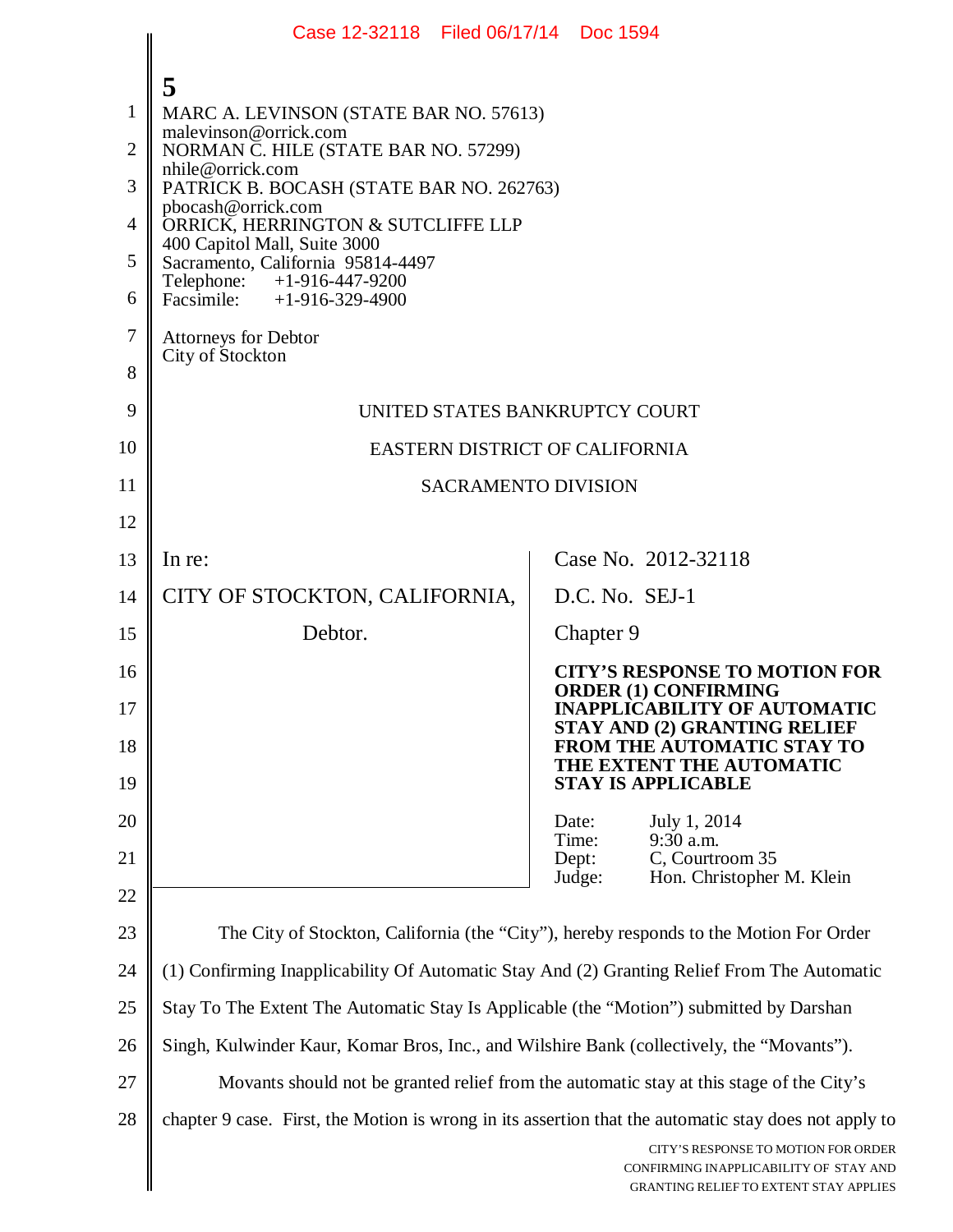## Case 12-32118 Filed 06/17/14 Doc 1594

1 2 3 4 5 6 the State's eminent domain action. The exception to the automatic stay cited by Movants for the exercise of a government's police or regulatory power is inapposite because eminent domain actions are separate and distinct from the government's exercise of police and regulatory powers. Second, lifting the stay at this time would prejudice the City by forcing the City Attorney's Office to divert its time and attention away from the goal of exiting bankruptcy and consummating the City's plan of adjustment.

7 8 9 10 11 12 13 14 15 16 As the Court is well aware, the City's bankruptcy case is at a critical stage. The City hopes and believes that it will be able to confirm its plan and go effective within the next few months. Once that has happened, the stay will be lifted by virtue of sections  $362(c)(2)(C)$  and 922(b) of the Bankruptcy Code<sup>1</sup>. If the City's plan is *not* confirmed and the City returns to the bargaining table with its various creditor constituencies, having to spend its limited resources on litigating with creditors over real property taken by the State in 2012 does not make sense. Indeed, that would fly in the face of the purpose for the inclusion of the automatic stay in the Bankruptcy Code. The City therefore requests that the Court deny the Motion, without prejudice to the Movants renewing their request for relief from the automatic stay if the Court declines to confirm the plan of adjustment.

- 17
- 18

# **I. ARGUMENT**

## **A. The Automatic Stay Applies To The State's Eminent Domain Action.**

19 20 21 22 23 24 Section  $362(a)(1)$  bars the "commencement or continuation . . . of a judicial, administrative, or other action or proceeding against the debtor that was or could have been commenced before the commencement of the [bankruptcy] case . . . ." The superior court recognized that this section precludes the continuation of the State of California's eminent domain action – to which the City is a defendant – while the City's bankruptcy case is ongoing and the automatic stay remains in effect.

25 26 Section 362(b) lists a number of exceptions to the automatic stay. Movants argue that the State's eminent domain action is an exercise of the State's "police and regulatory power" within

27

<sup>28</sup> <sup>1</sup> All references to code sections are to the United States Bankruptcy Code, 11 U.S.C. § 101 *et seq.*, unless otherwise specified.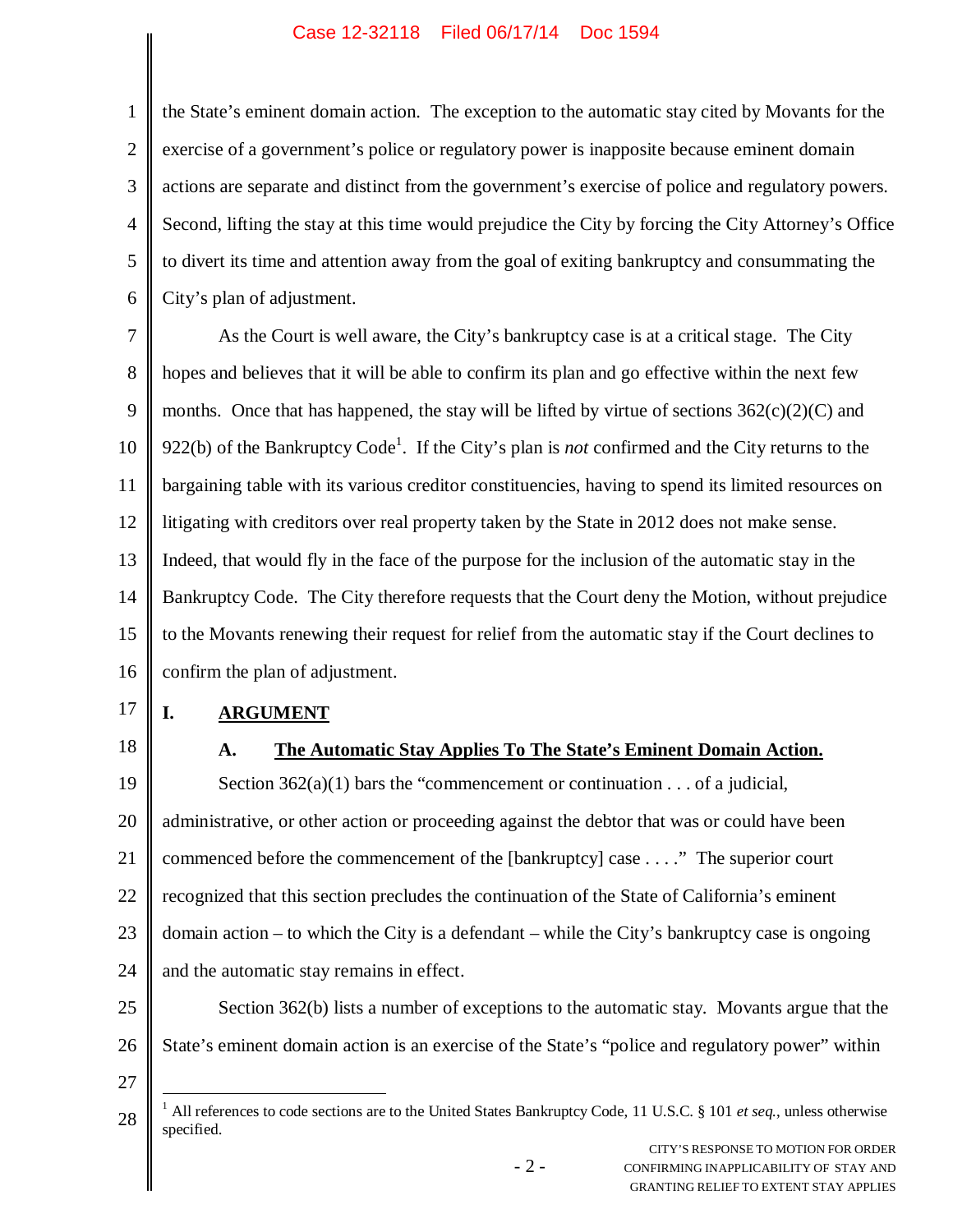### Case 12-32118 Filed 06/17/14 Doc 1594

1 2 3 4 5 6 7 8 9 10 11 12 13 14 15 16 17 18 19 20 21 22 23 the meaning of section  $362(b)(4)$ , and is thus exempt from the automatic stay. This is not the case; multiple courts have held that eminent domain actions do not fall within the section 362(b)(4) exception. *In re Altamirco*, 56 B.R. 199, 201 (Bankr. C.D. Cal. 1986); *see also In re PMI-DVW Real Estate Holdings, L.L.P*., 240 B.R. 24, 30-31 (Bankr. D. Ariz. 1999). The rulings note that a state's eminent domain power is not the same as its police and regulatory powers. Rather, while the two government powers share some similarities, the ultimate standards for taking private property under the eminent domain power differ from those for taking property pursuant to a government's police and regulatory powers. *See In re PMI-DVW Real Estate Holdings*, 240 B.R at 31. In fact, federal courts "have consistently distinguished between regulations falling within the police power and regulations constituting takings of property under the Fifth and Fourteenth Amendments." *Altamirco*, 56 B.R. at 200. Nor is there any merit to Movants' attempt to paint the State's eminent domain action as an exercise of the State's police and regulatory power on the sole basis that it was brought, in part, to generally "improve public safety and welfare." Rather, in order to constitute an exercise of the police and regulatory power, government action must seek to address a "*specific* public health, safety or welfare issue which would traditionally involve the government's police and regulatory power." *In re PMI-DVW Real Estate Holdings*, 240 B.R at 31 (emphasis added) (citing *In re Blunt*, 210 B.R. 626 (Bankr. M.D. Fla. 1997)*,* in which the City of Jacksonville demolished an apartment complex owned by the debtor because the property was condemned as a fire hazard, as an example of a specific public health and safety issue). No such specific public health, safety or welfare issue is at play here. As acknowledged in the Motion, the purpose of the project that resulted in the State's taking was "to improve mobility and accommodate growth in traffic due to planned growth in south Stockton." Motion, at 5 (citing testimony of Alex Menor).

24

25

**B. There Is Insufficient "Cause" To Lift The Automatic Stay, And Doing So Would Prejudice The City**

26 27 28 There is insufficient cause to lift the automatic stay at this stage of the City's bankruptcy case. In fact, vacating the stay would prejudice the City by creating an unnecessary distraction just as the City is seeking to confirm its plan of adjustment and thereafter to consummate the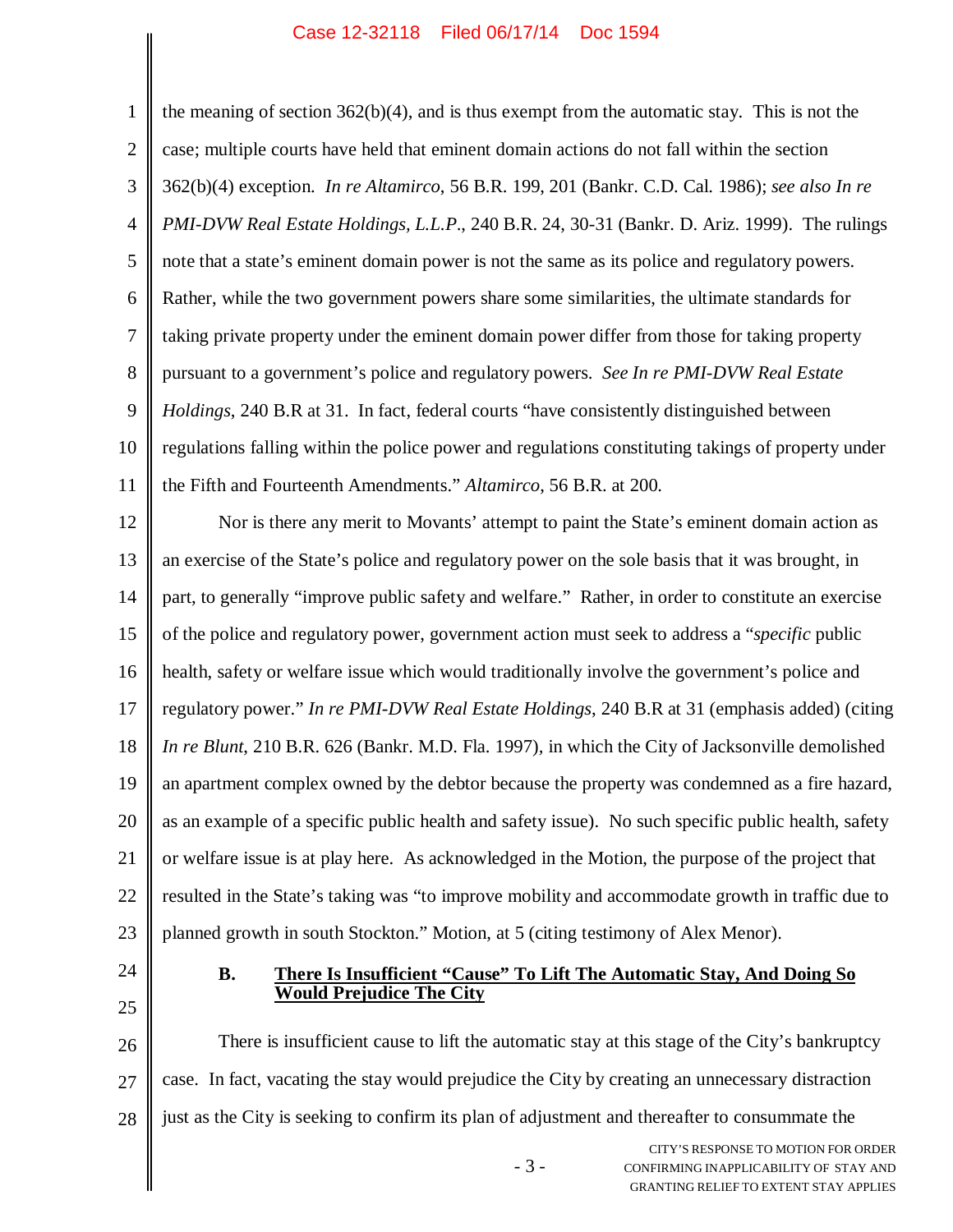#### Case 12-32118 Filed 06/17/14 Doc 1594

1 2 3 4 5 6 7 8 9 various transactions and make the payments that are conditions precedent to the plan going effective. While the City has engaged outside counsel to handle the Singh eminent domain litigation, the City Attorney will need to devote a substantial amount of attention to this case should it be re-started before the effective date of the plan. Given current staffing levels, this will cause a hardship on the City Attorney's Office. *See* Declaration Of Guy D. Petzold In Support Of City's Response To Motion For Order (1) Confirming Inapplicability Of Automatic Stay And (2) Granting Relief From The Automatic Stay To The Extent The Automatic Stay Is Applicable ("Petzold Decl."), ¶ 7. Moreover, the City will be forced to spend additional money on outside counsel.

10 11 12 13 14 15 16 17 18 The time burden on City personnel engaged in the bankruptcy case and the extra cost of re-starting the litigation belie Movants' claim that the City will "suffer little or no prejudice" were the state court action allowed to proceed. This Court has previously cited both of these considerations as important to the analysis of a request for relief from the automatic stay. *See In re City of Stockton (Hittle)*, 484 B.R. 372 (Bankr. E.D. Cal. 2012) (denying motion for relief from automatic stay where action "necessarily would consume the time and attention of [the City Manager and Deputy City Manager]" during a critical portion of the bankruptcy case, and where "active prosecution of the civil action will constitute a financial burden to the City."). The same factors apply here. *See* Petzold Decl., ¶ 7.

19 20 21 22 23 24 25 26 27 On July 8, the Court will announce a ruling on the valuation of the collateral securing Franklin's claim. Such ruling likely will chart the course and the timeline for the remainder of this case. The City is hopeful that it will be able to confirm a plan of adjustment and establish an effective date within the third quarter of this year, at which point the automatic stay will be lifted by operation of law. If the City's plan is not confirmed, the City will need to re-evaluate many of the decisions it has made to date, and likely will return to mediation with one or more of the key creditors. The prejudice to Movants of awaiting the Court's confirmation decision is minimal. The City therefore requests that the Court deny the Motion without prejudice to Movants  $1/1$ 

28 / / /